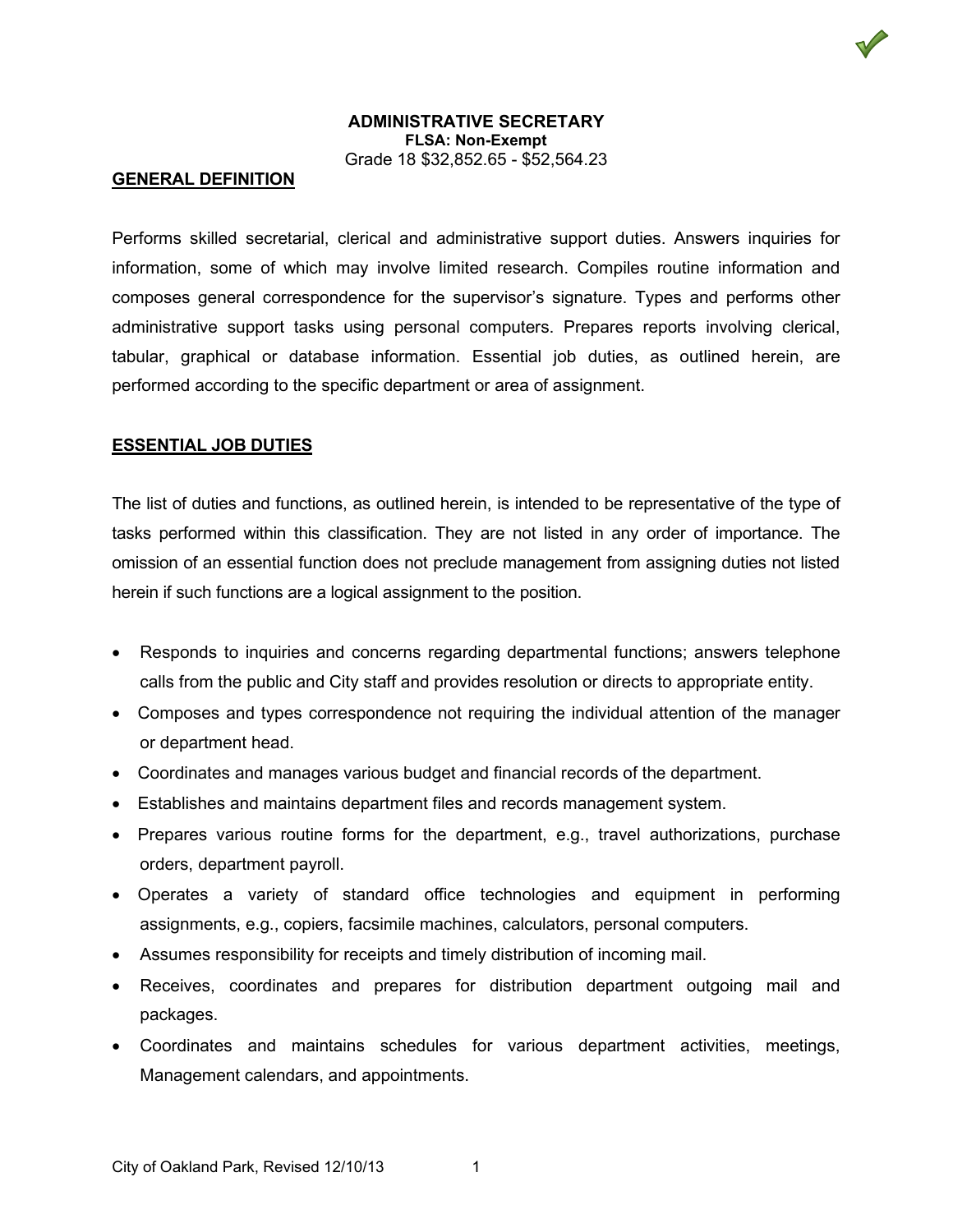## **ADMINISTRATIVE SECRETARY FLSA: Non-Exempt** Grade 18 \$32,852.65 - \$52,564.23

- Performs data entry in the maintenance and updating of various systems, records, and logs of the department.
- Establishes and maintains effective working relationships with internal customers, external entities, and the general public.
- May accept, receive, and/or collect payments depending on the department.
- May prepare and/or process purchase orders depending on the department.

# **KNOWLEDGE, SKILLS & ABILITIES**

- Working knowledge of the operations, functions, and policies of the department, within which work is to be performed.
- Substantial knowledge of business English, spelling, grammar, format, diction and style applied to written business correspondence.
- Ability to establish and maintain effective records maintenance and file management systems.
- Ability to work independently under limited supervision on routine tasks.
- Familiarity with standard office technologies, e.g., personal computers, word processors, spreadsheet applications, e-mail, and the internet.

# **MINIMUM ACCEPTABLE EDUCATION, TRAINING & EXPERIENCE**

High school diploma or a GED Certificate and 2 years of responsible administrative support or secretarial experience. Computer literate with proficiency in MS Office, with demonstrated typing/keyboard skills with a high degree of accuracy at a minimum rate of 35 words per minute (wpm). Experience with mail merge and creating databases, excellent communication skills (written and oral), exceptional organizational and time management skills, with ability to manage multiple priorities.

## **PREFERRED**

Typing accuracy of 45 words per minute (wpm). Certified Notary Public.